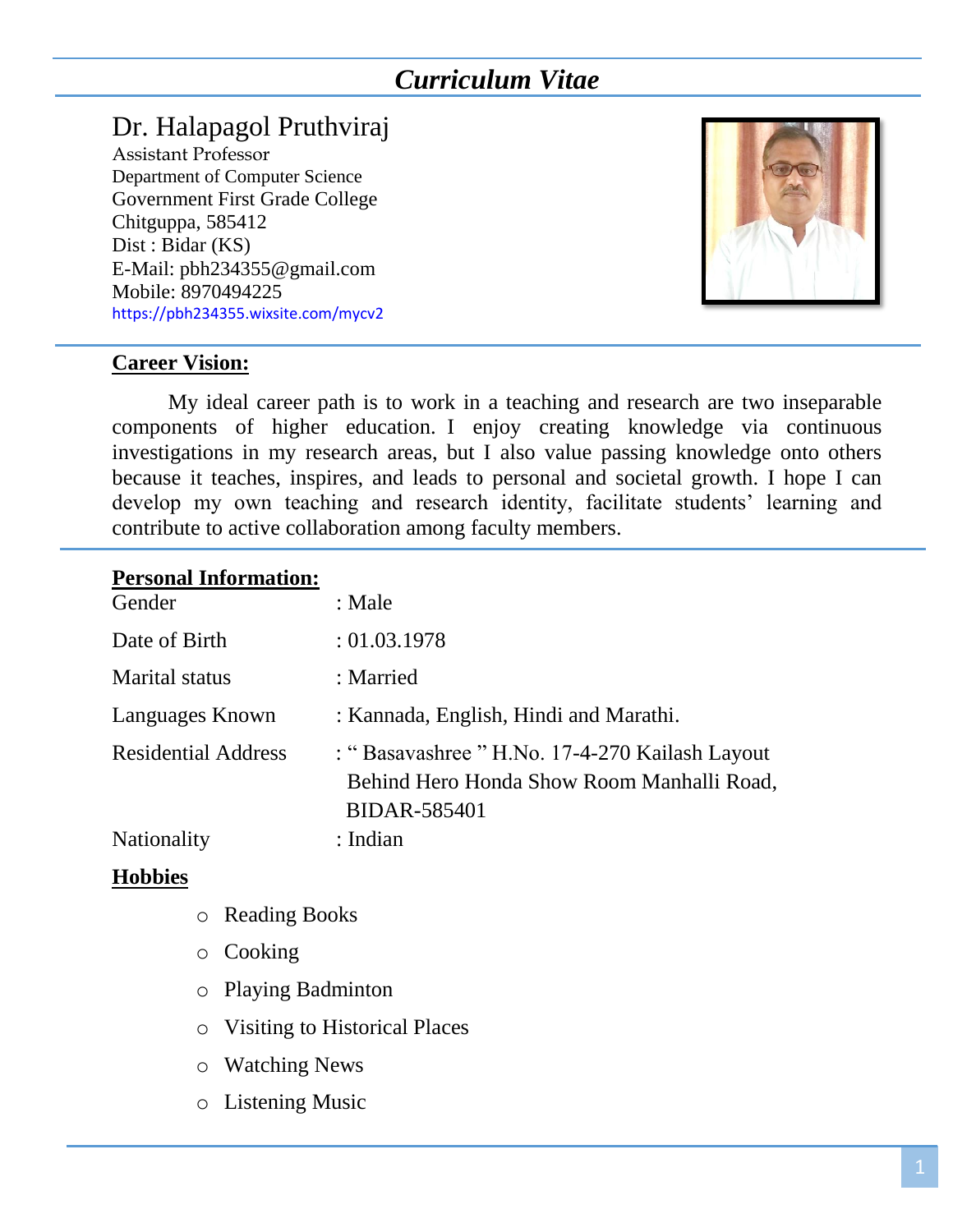## **Education**

- o M.Sc. in (Computer Science) –Dr. Baba Ambedkar Marathavada University, Aurangabad, 2000, First Class (60%)
- o M.Phil. in (Computer Science) –*Madhurai kamaraj University, Madhurai, 2009, First Class (60%)*
- o Ph.D in (Computer Science) –OPJS University Churu, Rajasthan, India 2018.

## **WORK EXPERIENCE**

- o Presently Working as an Assistant Professor at Government First Grade College Chiguppa, form Nov 02, 2009.
- o Worked as Full Time Lecturer in Dept. of Computer science at B.V. Bhoomaraddi, College, BIDAR during the year 2000 - 2009

## **COMPUTER KNOWLEDGE**

o Office Automation, COBOL, C, C++, JAVA, VB, DBMS, SAD, Oracle, Multimedia, Software Eng, PHP, Android Programming, Python Programming, etc.

#### **MEMBERSHIP**

- o Life Membership in Kannada Sahithya Parishat,
- o Life Membership in Karnataka Govt College Teacher 's Association
- o Life Membership in Karnataka Vigynan Parishath
- o Life Member of Indian Federation of Computer Science in Sports from 2011

#### **TRAINING**

- 1. UGC Sponsored Orientation Programme held from 24 June 2010 to 21 july 2010, organized by Academic Staff College, University of Hyderabad, Hyderabad.
- 2. Participated in the "Faculty Development for Undergraduate Computer Science Teacher (FDP-UG)" Organized by Department of Collegiate Education and in Association with Infosys, Mysore, from 13-15, April 2011.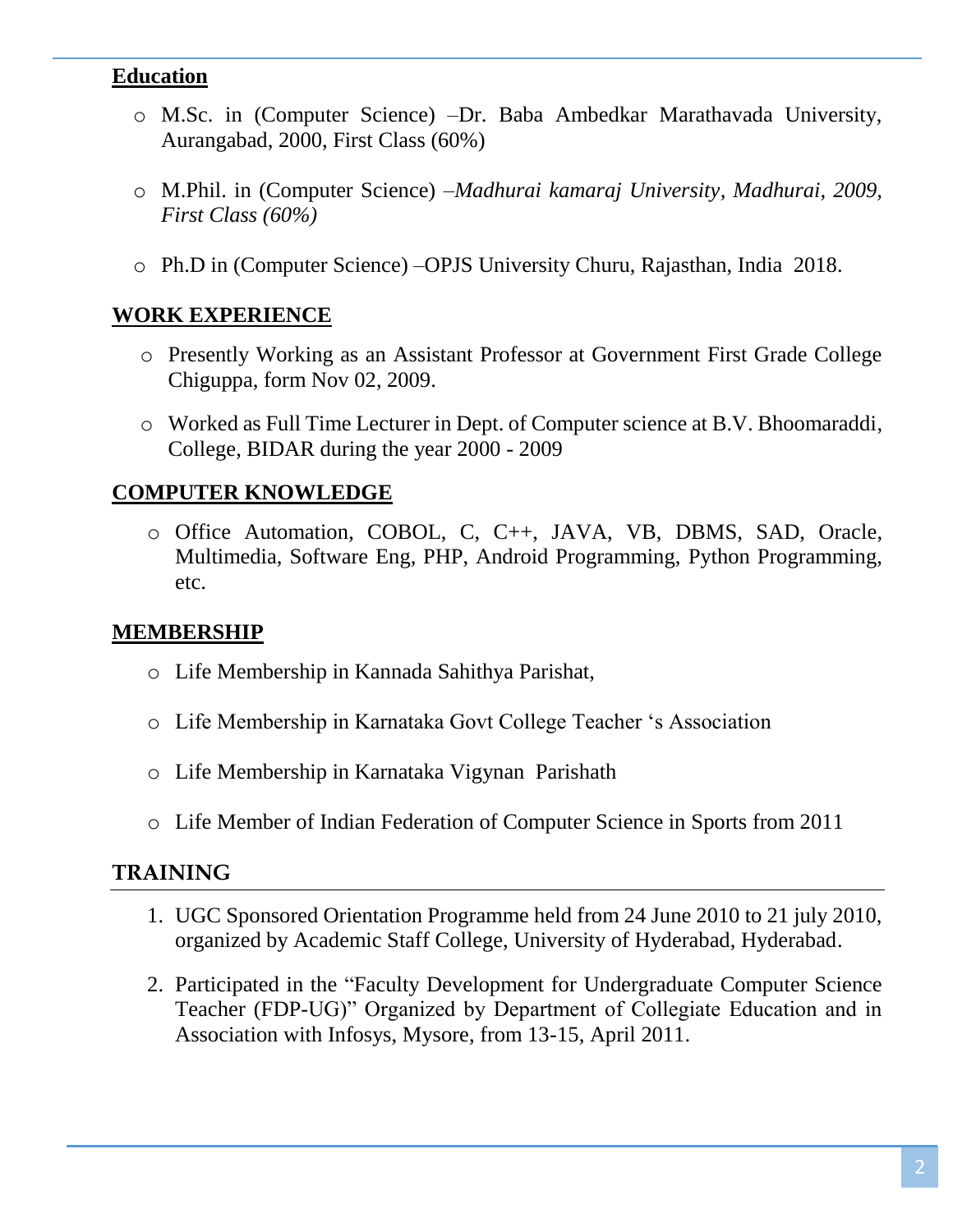- 3. Participated in the "Teacher Empowerment Training for Assistant Professors" Organized by Department of Collegiate Education and Karnataka Jnana Ayoga during 16 – 22 October 2011
- 4. UGC Sponsored Refresher Course held from 28-07-2014 to 22-08-2014, organized by Academic Staff College, Jawaharlal Nehru University, New Delhi.
- 5. One Week Faculty Development Program on from 31.07.2017 to 05.08.2017, Organized by Basavakalyan Engineering College, Basavakalyan.
- 6. UGC Sponsored Refresher Course held from 31-12-2018 to 20-01-2018, organized by Academic Staff College, UGC-HRDC, Sourashtra University, Rajkot.
- 7. UGC Sponsored Short-Term course held from 02-03-2020 to 08-03-2020, organized by Academic Staff College, UGC-HRDC, Andhra University, Visakhapatnam.
- 8. UGC Sponsored Online Short-Term course held from 28-05-2020 to 03-06-2020, organized by Academic Staff College, UGC-HRDC, Gujarat University, Ahmedabad.
- 9. Online Short Term Course held from 18-05-2020 to 24-05-2020, Organized by Dept. of Computer Science, Government First Grade College, Harihara, Karnataka.
- 10.One Week Faculty Development Program on PHP & MySQL from 18-05-2020 to 23-05-2020, Organized by Dept. of Computer Science, JNTUH College of Engineering, Jagtial in association with Spoken Tutorial IIT-Bombay.
- 11. One Week Faculty Development Program on R Program from 27-04-2020 to 01- 05-2020, Organized by Indo Global Group of Colleges, New Chandigarh in association with Spoken Tutorial IIT-Bombay ( An INME, ICT, MHRD, Govt. of India.
- 12. Online One Week Faculty Development Program on Outcome Based Education and Accreditation from 25-05-2020 to 29-05-2020, Organized by IIILM College of Engineering & Technology.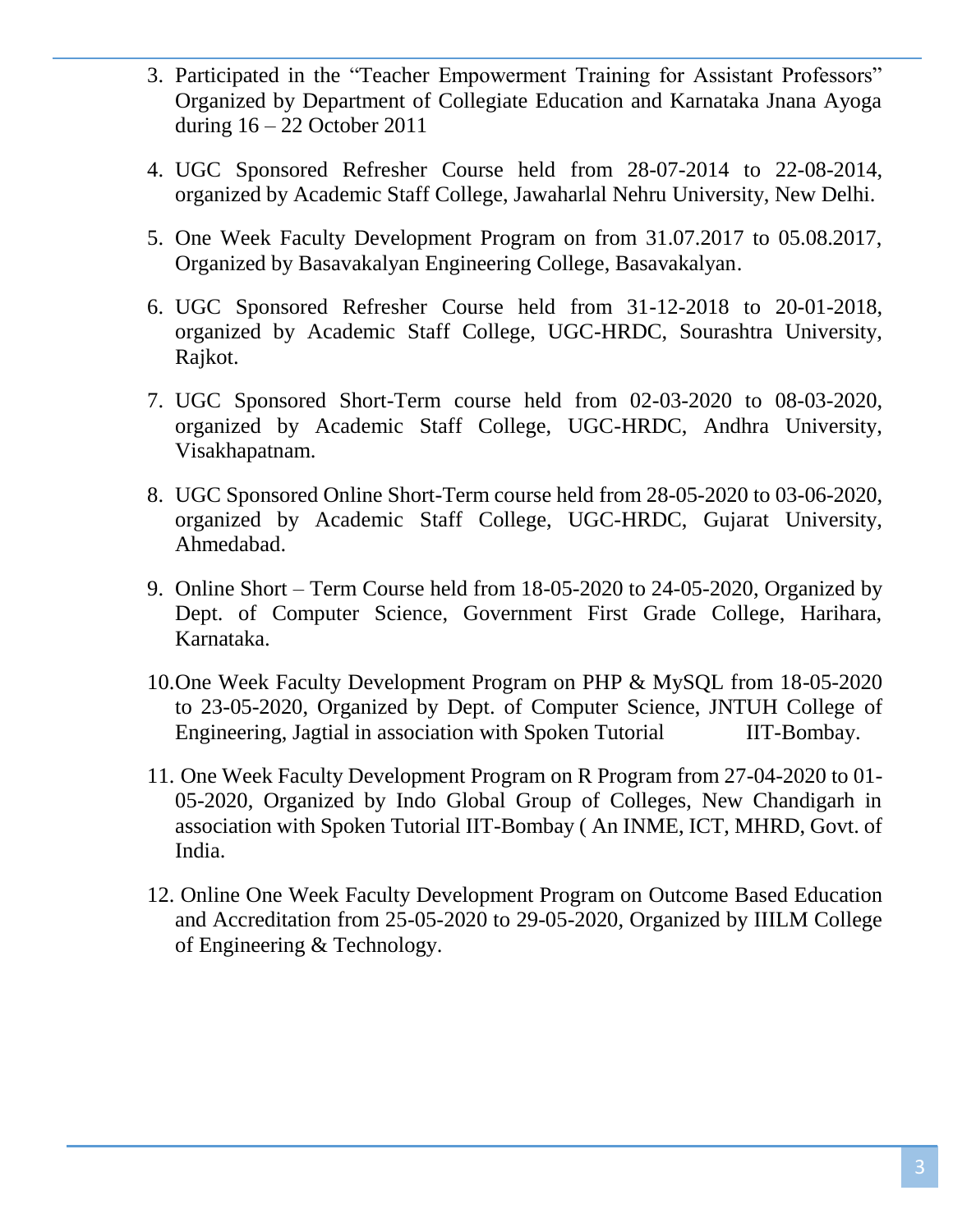| <b>Research Papers / Articles Published in Journals, Seminar and Conference Volumes:</b> |                                                                                           |                                                                                  |                        |                                            |              |                                                                                             |
|------------------------------------------------------------------------------------------|-------------------------------------------------------------------------------------------|----------------------------------------------------------------------------------|------------------------|--------------------------------------------|--------------|---------------------------------------------------------------------------------------------|
| SL<br>NO                                                                                 | <b>Title</b>                                                                              | Journal /<br><b>Publication</b>                                                  | <b>ISSN/ISBN</b><br>NO | Val / Issue<br>Page No                     | Year         | <b>Publisher</b>                                                                            |
| $\mathbf{1}$                                                                             | Crossing<br>Number on<br><b>Jump Graph</b>                                                | <b>State Level</b><br>Seminal                                                    | ł                      |                                            | 2011         | Sri Kanhayalal<br>Malu Science<br>and Dr.<br>Pandurangrao<br>Patki college,<br>Gulbarga     |
| $\overline{2}$                                                                           | Protection of<br>Women Rigtht's                                                           | National<br>Seminal                                                              | I                      |                                            | 2013         | Govt. Women's<br><b>First Grade</b><br>college Jewargi<br>Colony,<br>Gulbarga,<br>Karnataka |
| 3                                                                                        | Review on new<br>method of data<br>duplication<br>discovery for<br>wave and<br>developing | <b>Airo</b> Internal<br>Multi-<br>Disciplinary<br>Indexed<br>Research<br>Journal | ISSN:<br>2320-3714     | Vol No: VII<br>Issue No: 02<br>P. No 72-82 | April - 2016 | A.R Shrivastava                                                                             |
| $\overline{4}$                                                                           | Role of the<br>Computer in<br>Global Economy                                              | Prospects of<br>Indian granite<br>industry under<br>Globalized<br>Economy        |                        |                                            |              | S.V.M. arts,<br>science &<br>Commerce<br>college, Ilkal                                     |
| 5                                                                                        | Use of<br>Information<br>Technology in<br>Research<br>Methodology                         | <b>National</b><br>Institute for<br>career<br>enhancement<br>New Delhi-29        |                        |                                            | June - 2016  | Ignited Mind<br>Academy of<br>Higher<br><b>Education</b> and<br>Research Delhi              |
| 6                                                                                        | Data duplication<br>discovery for wave<br>and developing "                                | <b>Airo</b> Internal<br>Multi-<br>Disciplinary<br>Indexed<br>Research<br>Journal | ISSN:<br>2321-3914     | Vol No: VII<br>Issue No: 08<br>P. No 89-87 | Dec. - 2016  | A.R Shrivastava                                                                             |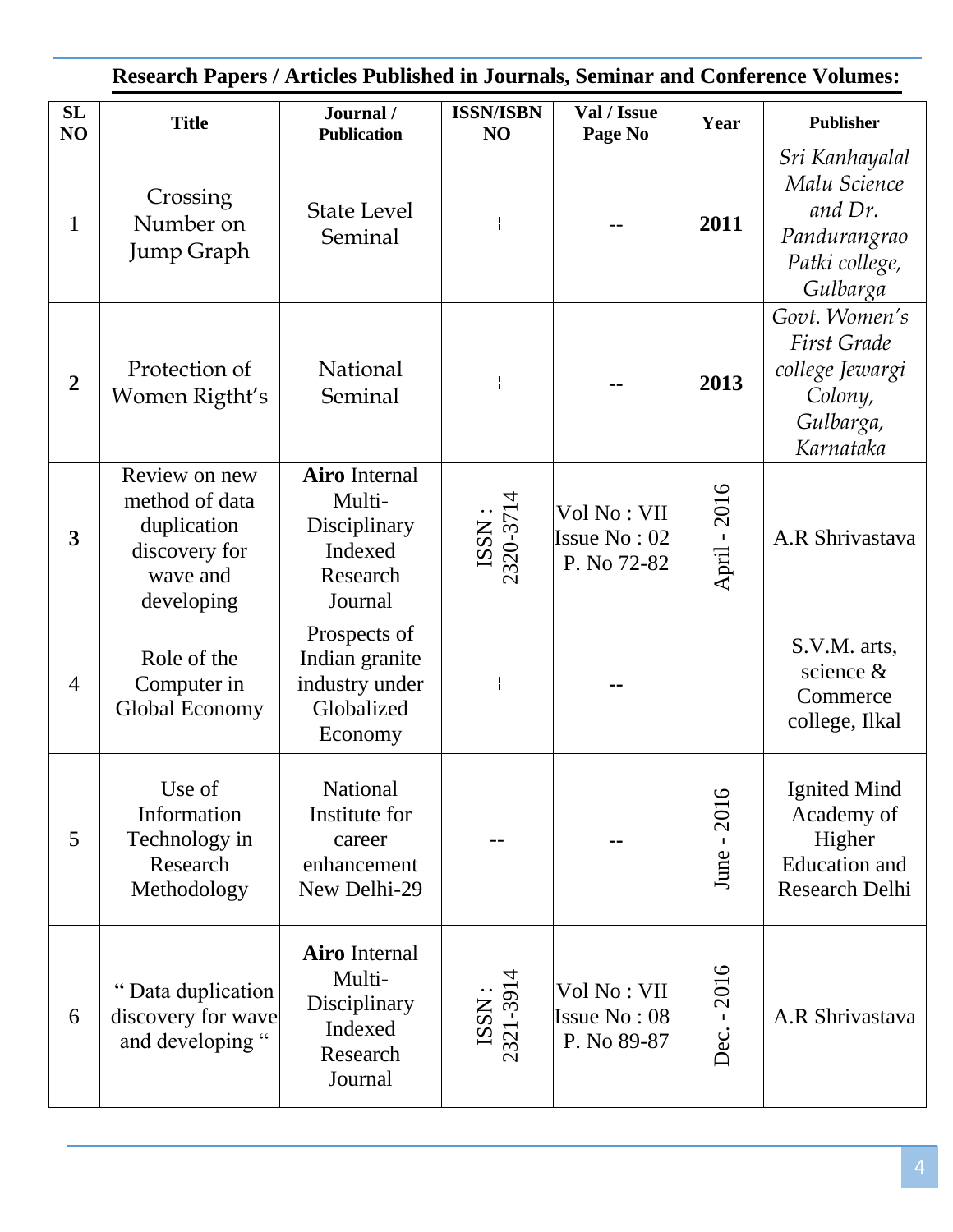| $\overline{7}$ | <b>Analytical Study</b><br>on Big Data and its<br>Processing at<br><b>Cloud Environment</b>                 | Library<br>Information<br>Science &<br>Information<br>Technology for<br>Education                     | ISBN :<br>978-1-947099-05-0 | P. No: 144                                  | Aug. - 2017    | NCITE-2017<br>Modern Rohini<br>Education<br>Society                                                     |
|----------------|-------------------------------------------------------------------------------------------------------------|-------------------------------------------------------------------------------------------------------|-----------------------------|---------------------------------------------|----------------|---------------------------------------------------------------------------------------------------------|
| 8              | A study on the<br>Communication<br>Medium in<br>Networking                                                  | <b>National</b><br>Seminar on "<br>Recent<br>Advances &<br>Development in<br>Microbial<br>Technology" |                             |                                             | Sep. - 2017    | Dept. of Studies<br>& Research in<br>Microbiology<br>Government<br>College<br>(Autonomous)<br>Kalaburgi |
| 9              | Multi fount<br>Scanned<br>Halegannada Lipi<br>Recognition<br><b>Using Image</b><br>Processing<br>Techniques | National<br>Seminar on<br>Problems and<br>Prospects of<br>MSMEs in<br>India"                          |                             |                                             | Sep. - 2017    | Dept. of<br>Commerce and<br>Management,<br>Govt. First<br>Grade College,<br>Sadam                       |
| 10             | Security Level in<br>cloud Computing                                                                        | International<br>Journal of<br>engineering and<br>Science<br>Invention<br>(IJESI)                     | e-ISSN :<br>2319-6734       | Vol No: 07<br>Issue No: 07<br>P. No 77-80   | July-2018      | International<br>Journal of<br>engineering and<br>Science<br>Invention<br>(IJESI)                       |
| 11             | "A Study on the<br><b>Security Aspects</b><br>in Networking"                                                | International<br>Journal of<br>engineering and<br>Science<br>Invention<br>(IJESI)                     | e-ISSN :<br>2319-6734       | Vol No: 07<br>Issue No: 12<br>P. No 82-89   | Dec. - 2018    | International<br>Journal of<br>engineering and<br>Science<br>Invention<br>(IJESI)                       |
| 12             | <b>Increasing Scope</b><br>of Internet in<br>India                                                          | International<br>Organization of<br>Science<br>Research<br>Journals<br>(IOSR)                         | e-ISSN :<br>$2278-0661$     | Vol No: $21$<br>Issue No: 02<br>P. No 77-80 | Mar.-Apr. 2019 | International<br>Organization of<br>Science<br>Research<br>Journals<br>(IOSR)                           |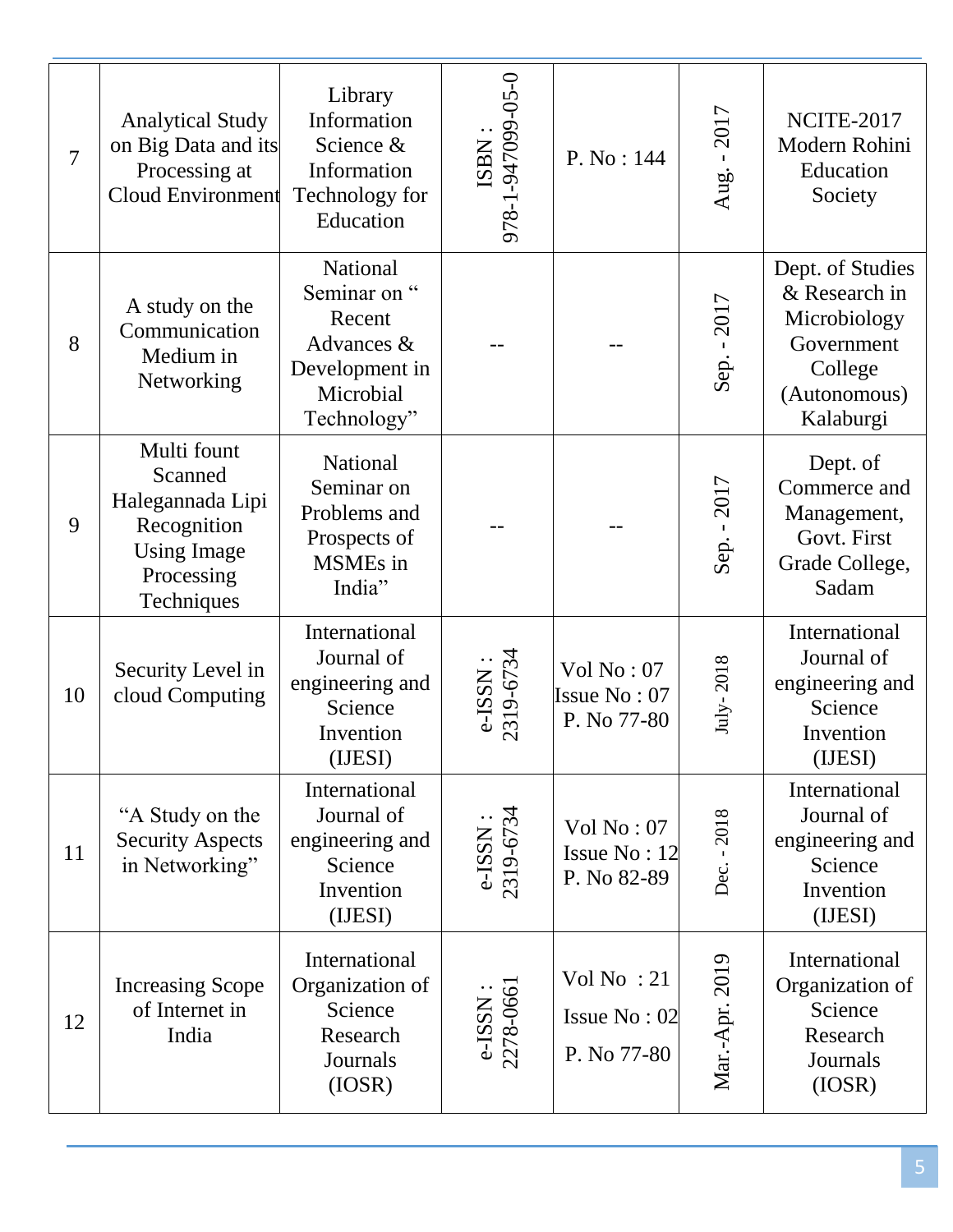| 13 | Data Management<br>System and Its<br><b>Related Security</b><br><b>Issues</b> | International<br>Organization of<br>Science<br>Research<br>Journals<br>(IOSR) | e-ISSN :<br>2278-0661 | Vol No: 21<br>Issue $No: 05$<br>P. No 60-63 | 2019<br>ಕ<br>Sep | International<br>Organization of<br>Science<br>Research<br>Journals<br>(IOSR) |
|----|-------------------------------------------------------------------------------|-------------------------------------------------------------------------------|-----------------------|---------------------------------------------|------------------|-------------------------------------------------------------------------------|
|----|-------------------------------------------------------------------------------|-------------------------------------------------------------------------------|-----------------------|---------------------------------------------|------------------|-------------------------------------------------------------------------------|

# **SEMINARS ATTENDED**

# **INTERNATIONAL**

- o Participated in two day UGC Sponsored International Conference on "Communication, computation, Control & Nanotechnology " Organized by Dept of ECE, TCE, IT & MCA Rural engineering College, Bhalki Dist. BIDAR on October 29-30, 2010.
- o Participated in KSTA Sponsored three days International Conference on Physic and Allied Science (ICPAS-2020) organized by B.V.Bhoomaraddi Arts, Science and Commerce UG and PG College, Bidar, Karnataka.

# **NATIONAL**

- 1. Participated in the two day National Seminar on " Recent Trends in Image Processing and Pattern Recognition " held on 15<sup>th &</sup> 16th February 2010, organized by *Department of Computer Scienc,* Karnatak Arts, Science and Commerce College Bidar, *(Karnataka).*
- 2. Participated in Two day National Level Seminar on " Recent Trends in Information Technology " organized by Department of Computer Science on 6 and 7 March 2010 at Channabasaveshwar Arts, Science & commerce College, Bhalki- Dist. Bidar.
- 3. Participated in Two day National Seminar on " Dr. Ambedkar- Man of Millennium for Social Justice" held on 31 March to 1 April 2013, at S.B.C. Arts, S.V. Commerce and Science College, Humanabad (Karnataka)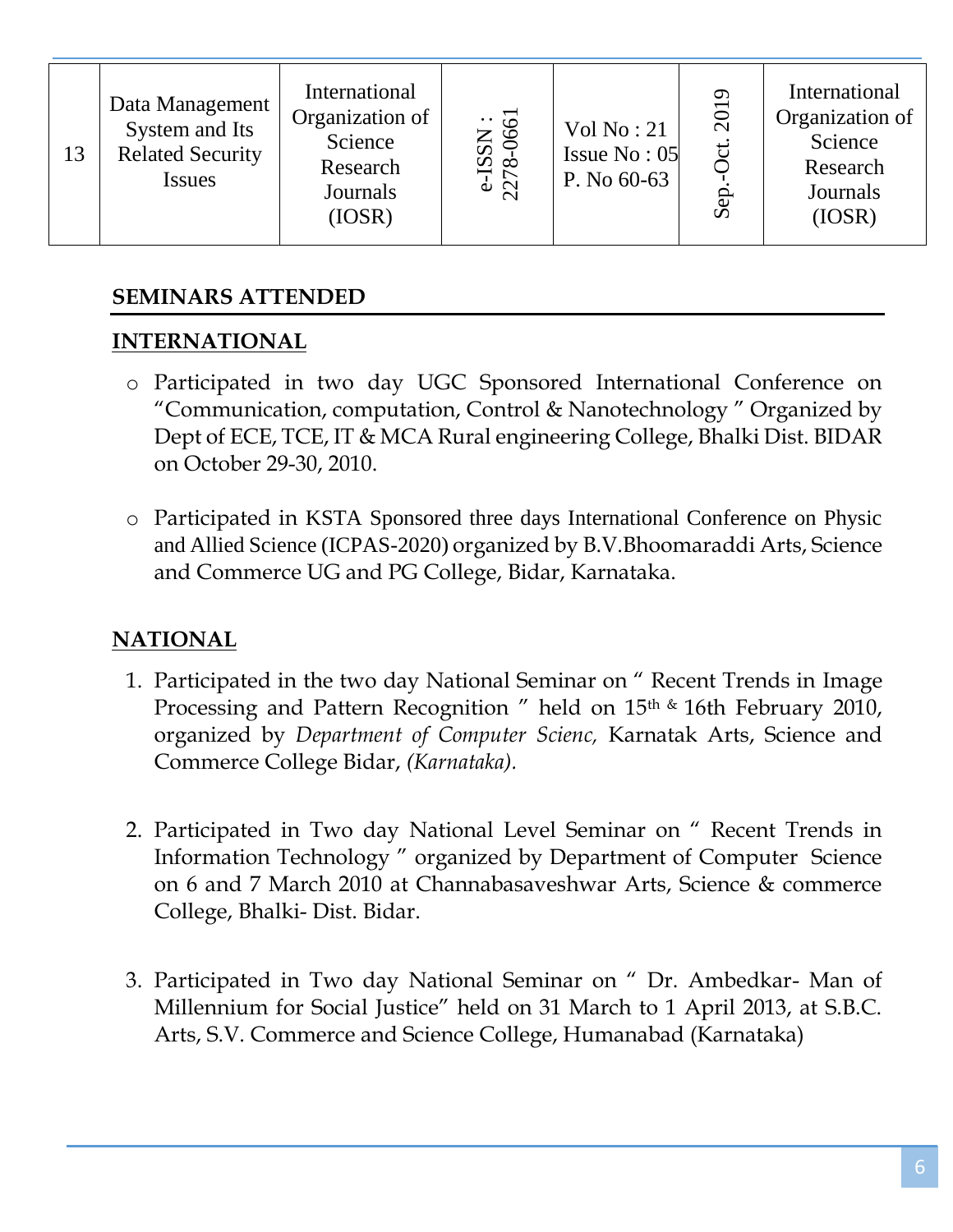- 4. Participated in the two days National Level Seminar on : " Machine Learning and Pattern Recognition " held on 01 & 02 February, 2014, Organised by Dept. of Electronics & computer Science at Bhalki, Sri Channabasaveshwar Arts, Science & commerce College, Bhalki- Dist. Bidar.
- 5. Participated in one day Seminar on " E-Resources for teaching, learning and Research " held on 03 November, 2014, Organized by IQAC & Dept. of computer Science, Karnatak Arts, Science and Commerce College Bidar, in association with Spoken Tutorial Project IIT Mumbai.
- 6. Participated in UGC Sponsored Two day National Conference on "Climate Change and Its Effect's " held on 13 – 14 February 2015, organized by B.V.Bhoomaraddi Arts, Science and Commerce UG and PG College, Bidar, Karnataka.
- 7. Attended in Intercollege Computer Science Student Symposium as " **Judge for Quiz Competition event** " on 27 February 2016 Organized by Department of Computer Science, of Karnatak Arts, Science and Commerce College Bidar, *(Karnataka).*
- 8. Participated in the two day National Conference on " Recent Trends in Image Processing and Pattern Recognition " held on 02nd &03rd April 2016, organized by *Department of Computer Scienc,* Karnatak Arts, Science and Commerce College Bidar, *(Karnataka).*
- 9. Participated in NAAC Sponsored two days National Conference on QAESHE-2019 organized by IQAC B.V.Bhoomaraddi Arts, Science and Commerce UG and PG College, Bidar, Karnataka.
- 10. Participated in NAAC Sponsored two days National Conference on Teaching-Learning and Evaluation Organized by IQAC Karnataka Arts, Science & Commerce college Bidar.
- 11. Participated in IQAC Sponsored one-day Elocution Competition organized by IQAC Government First Grade College Chitguppa Dist. Bidar